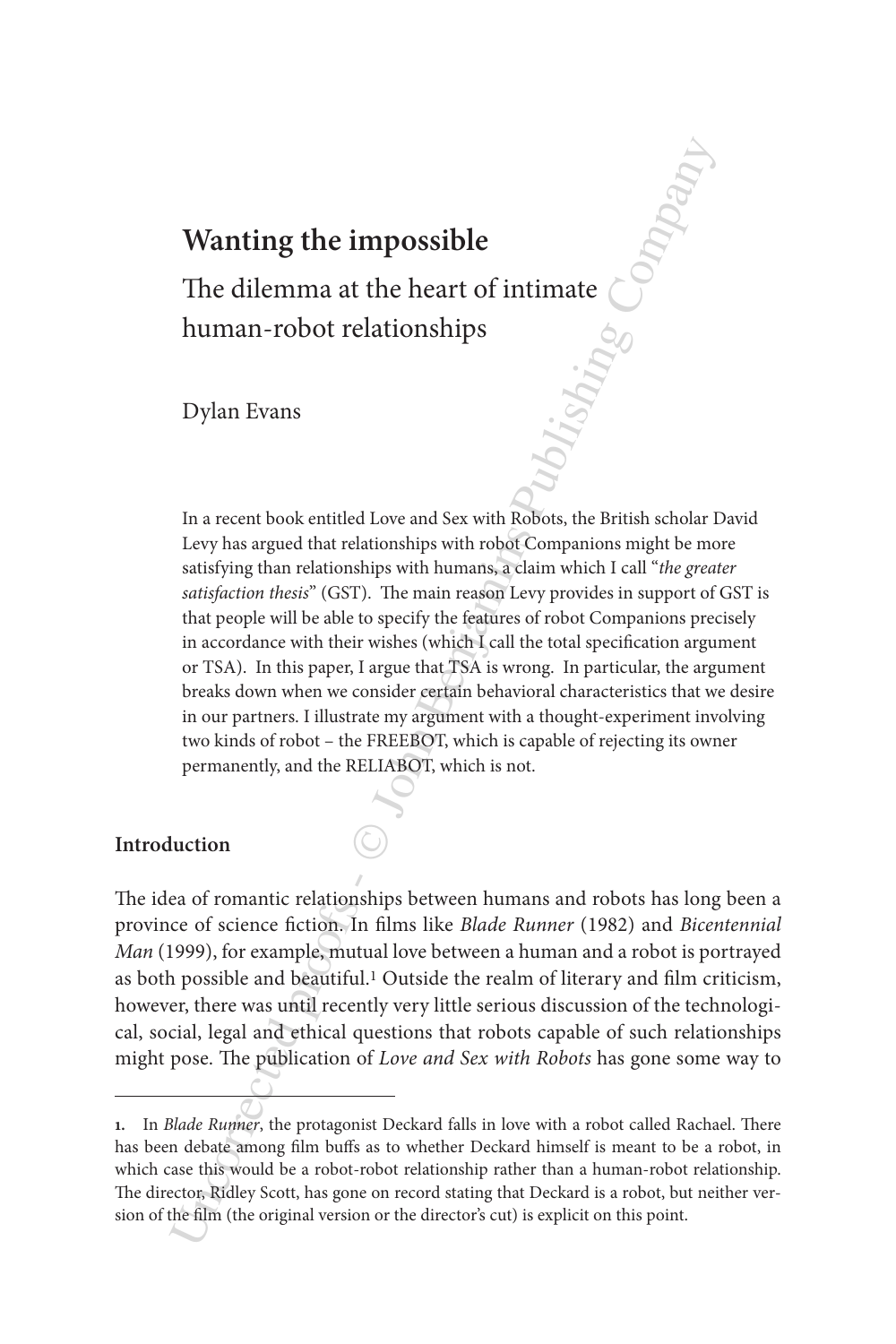changing this (Levy, 2007a). While the topic is not yet in the main stream of debate among roboticists, Levy's book has already inspired at least one international scientific conference2 and attracted comment by researchers in a range of scientific fields.

At several points in his book, Levy suggests that romantic relationships with robot Companions will be more satisfying than romantic relationships with humans. I will refer to this claim as the greater satisfaction thesis (GST):

GST: It is likely that romantic relationships with robot Companions will be more satisfying than romantic relationships with human Companions.

mg this (Levy, 2007a). While the topic is not yet in the main sfr<br>among roboticists, Levy's book has already inspired at least one is<br>eclentific conference<sup>2</sup> and attracted comment by researchefs in a race<br>fic fields. sev Levy does not specify the scope of GST very precisely, but it is clear that he means it to refer to more than just a few exceptional people. Some of those interviewed for a British documentary about people who appear to have romantic relationships with sex dolls seem, on the face of it, to prefer these dolls to human partners (Holt, 2007). If a documentary maker can find some people who prefer inanimate sex dolls to human partners, then it seems very likely that, once the robot Companions envisaged by Levy become available, there will be a few people at least who prefer romantic relationships with these robots over romantic relationships with humans. If this was all that Levy meant, it would not be very surprising. But the fact that Levy clearly thinks his claim is a bold one implies that he intends the scope of GST to be quite wide. It is plausible to interpret Levy as claiming, then, that *many* people will find romantic relationships with robots more satisfying than romantic relationships with human beings.The main reason Levy provides in support of GST is that people will be able to specify the features of robot Companions precisely in accordance with their wishes. So, for example, people who are worried about infidelity will be able to request robot Companions programmed to be completely faithful. Alternatively, those who prefer the frisson of uncertainty may specify that their robot Companion be programmed to have some probability of being unfaithful. I will refer to this as the total specification argument (TSA):

TSA: One reason for supposing GST to be true is that we will be able to specify the features of robot Companions entirely in accordance with our wishes.

In this paper, I will argue that TSA is wrong. Robot Companions, at least those of the kind that Levy envisages, will not be more satisfying than relationships with humans. Before I proceed, however, I must first make it clear that the grounds for my objection have nothing to do with empirical facts about robot

**<sup>2.</sup>** The First International Conference on Human-Robot Personal Relationships was held at Maastricht University on 12–13 June 2008. This paper was first presented at the conference.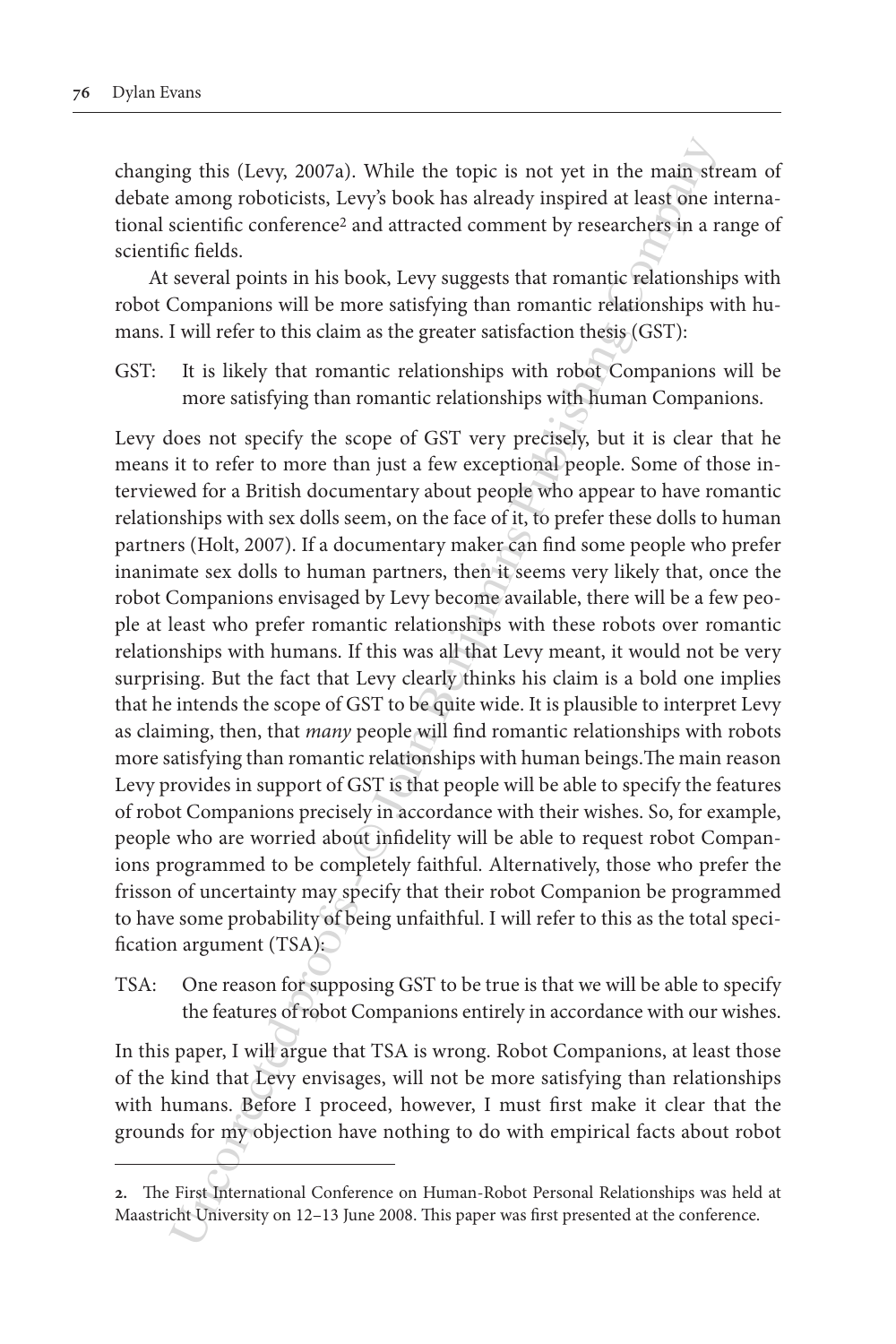technology. The reason that robot relationships will not be more satisfying than relationships with humans has nothing to do with any technical limitations inherent in robots. There may or may not be such technical limitations, but I tend to agree with Levy when he dismisses objections of this kind, since we do not know enough about the limits of technology in general to be able to rule out, with any degree of confidence, any of the particular technical features that he discusses in his book. My objection to Levy's claim about the potentially greater satisfaction that we may obtain from relationships with robots is based, not on claims about robot technology, but on claims about the what people tend to want from an intimate relationship.

It is worth spelling out here the kind of robots that Levy has in mind. For throughout his book, Levy only discusses a relatively narrow class of possible robot Companions. In particular, the robot Companions that Levy envisages are all:

- humanoid
- made in a factory according to specifications provided by the user
- consumer products designed to serve the needs and wishes of humans
- private property

blogy. The reason that robot relationships will not be more satisfy<br>inships with humans has nothing to do with any technical limitati<br>in rotobos. There may or may not be such technical limitations, but<br>in tho boss. There m Thus Levy does not consider, for example, robots that build themselves, or robots that exist for their own purposes, or robots that have any kind of right to leave their owner's service. Such characteristics may be too advanced to merit discussion in what Levy claims is an analysis of technology that is possible within a few decades, but the uncertainty surrounding the speed of technical developments is too great to make any firm pronouncements here. Besides, some of the other features that Levy thinks will be feasible within that time span, such as learning the preferences of a user by observing their behavior, might be just as complex as the ability to build copies of itself. So the fact that Levy restricts himself to considering just one kind of robot Companion, in just one of the various possible commercial and legal frameworks in which robot Companions might operate, can at times make the book seem more like one long advert for a product that doesn't exist yet. Nevertheless, since my aim in this paper is to criticise Levy's claim, I too will restrict myself to a discussion of the type of robot discussed in his book.

This paper is structured as follows. In the next section, I discuss what I mean by "technical objections" to GST in order to make it clear, by contrast, the kind of objection to GST that I advance in this paper. In the following sections I outline my own objection to GST, and illustrate it by proposing a thought-experiment involving a choice between two different kinds of partner robot – one which is capable of permanently rejecting its owner (a FREEBOT) and one which is not (a RELIABOT).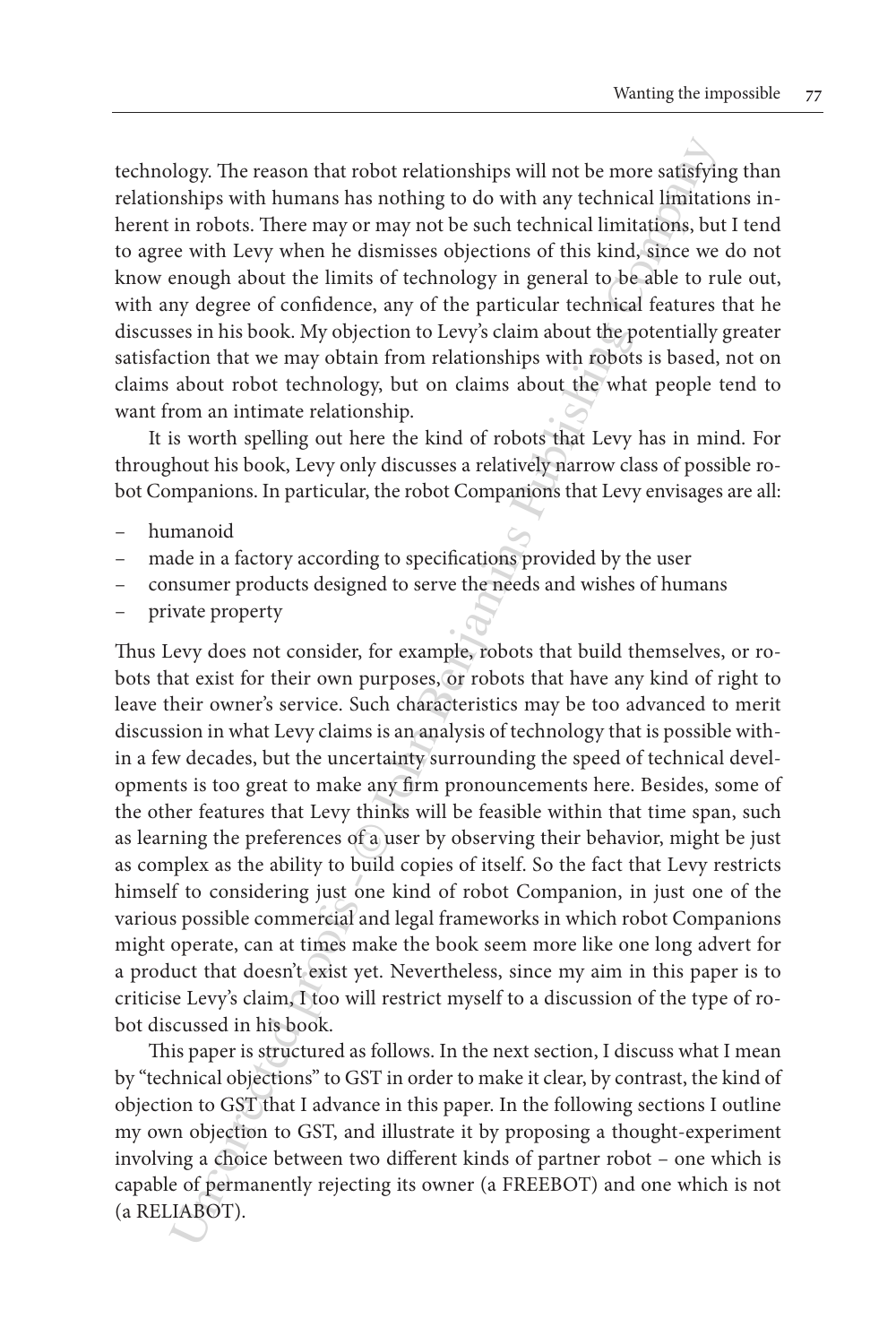## **Technical objections**

By "technical objections", I mean objections to Levy's claims that are based on how difficult it would be to build robots with a particular feature. Take Levy's discussion of robot fidelity, for example. A robot that was guaranteed to be completely faithful to its owner would require some means of identifying its owner with 100% accuracy. We might argue that such a capacity is unlikely on various empirical grounds:

i. *No clear path from current technology:* One set of arguments is based on extrapolations from specific technologies that are currently in existence. For example, at least one current facial recognition system has been shown to be 100% accurate when tested with a set of still photographs taken from the Internet (Jenkins and Burton, 2008). However, when it comes to recognising faces from a moving video camera in real time under a wide range of lighting conditions (all conditions that would apply to face recognition in a humanoid robot), accuracy rates fall dramatically, and fall far short of the recognition capacities of humans. It could be argued that there is currently no clear path from the relatively poor accuracy rates of facial recognition possessed by mobile robots to the 100% accuracy rates that they would have to enjoy for robots to be capable of perfect fidelity.

ii. *General engineering principles*: A second set of arguments might start, not with specific technologies, but with general engineering principles. For example, it could be argued that no technology can ever be 100% accurate because there are always multiple failure points in any machine.

ical objections<br>
ical objections," I mean objections to Levy's claims that are baif<br>ificult it would be to build robots with a particular feature. Take<br>
infincul it would be to build robot swith a particular feature. Take<br> iii. *Hacking and deception:* A third set of arguments could appeal to the possibility that even if recognition systems could be built that were, in fact, 100% accurate under most circumstances, they would always be vulnerable to hacking and active deception. Let us imagine, for example, that a robot recognises its owner by means of some biometric system such as iris-recognition, or by some other means such as detecting an RFID tag with a unique user ID (perhaps embedded subcutaneously). Let us suppose, further, that this system never gave a false positive. Now, it would always be possible to fool such a robot by various means. For example, a malicious user could hack into the file which the robot used to associate the category 'owner' and the relevant iris scan or user ID. Alternatively, they could produce a fake retina that mimicked the pattern of the owner's iris, or copy the owner's RFID tag.

All these arguments have some merit. But to take these as the only arguments against Levy's claim that robots will be potentially more satisfying than human Companions is to agree with Levy that, if such technical hurdles *are* overcome,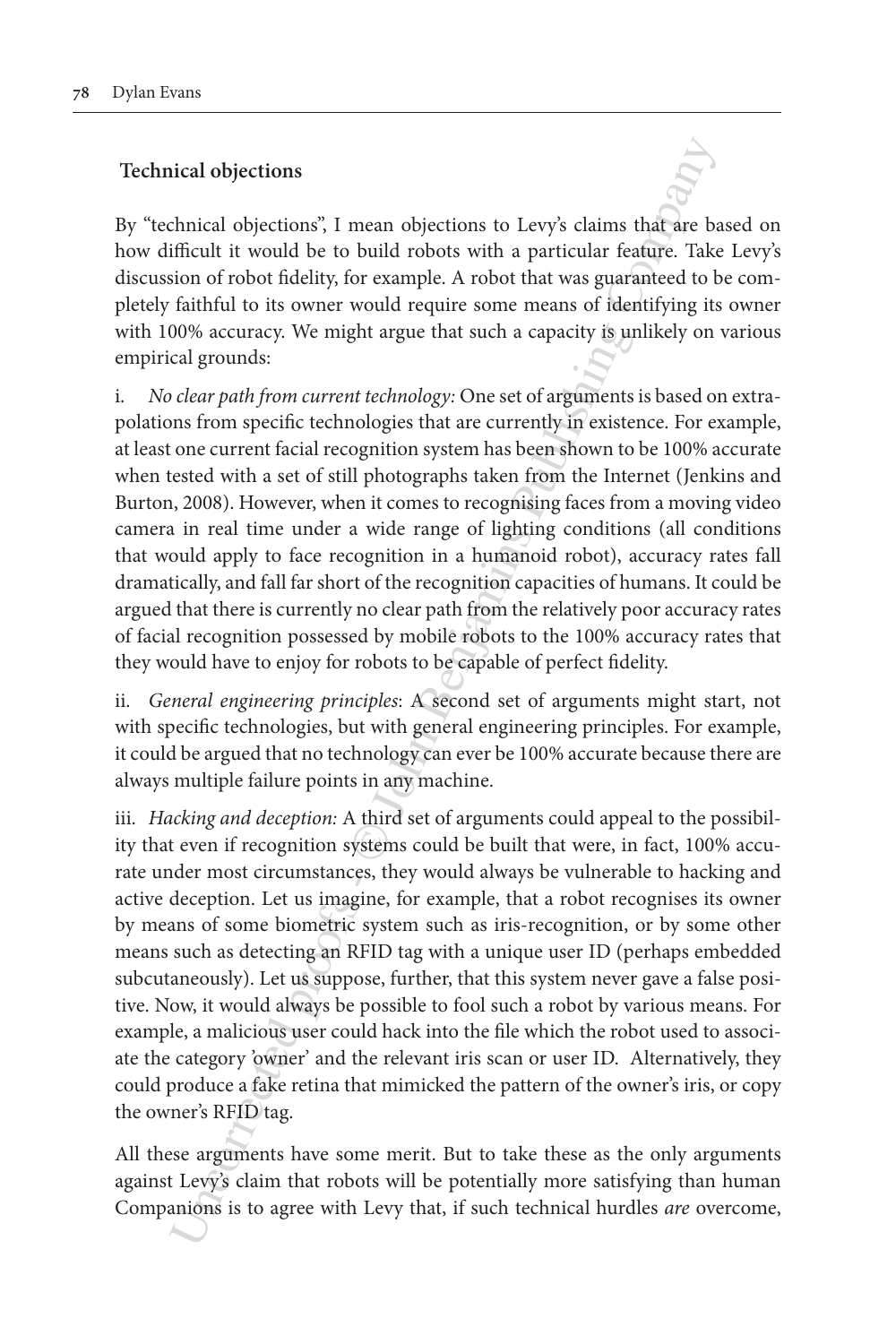may indeed prove more satisfactory Companions than humans; Sin<br>sumption that I wish to challenge, I will suppose for the sake of a<br>providence illustations can be overcome. I.et us suppose<br>for expecte as is possible to des robots may indeed prove more satisfactory Companions than humans. Since it is this assumption that I wish to challenge, I will suppose for the sake of argument that all the technical limitations can be overcome. Let us suppose, for example, that it is possible to design a robot capable of 100% accuracy in recognising its owner, and therefore capable of being completely faithful if required. Would this give us good grounds for supposing that relationships with robots will be more satisfying than relationships with humans? I think not. The reason, as I explain in the following section, has to do with certain fundamental features of human emotions.

#### **Wanting to be wanted**

Intimate relationships between humans are difficult and complex things, in which conflict and pain are pervasive features. If any evidence were required to support this claim, it could be found in abundance in the advice columns of agony aunts, in the statistics for divorce, and in the long tradition of tragic love stories in plays, novels and more recently, film. Even in the happiest and most long-lasting marriages, spouses acknowledge the persistence of stress and conflict (Ammons & Stinnett, 1980).

GST suggests that some of the unpleasant features of human-human relationships will be absent from, or at least diminished in, human-robot relationships, providing the robots are appropriately designed. This implies that the problem lies in some contingent feature(s) of human Companions that prevents them from fully satisfying our desires, and that appealing robots can be designed without this feature or set of features. According to TSA, the contingent features of human Companions are their failure to fully match our preferences. Presumably, the line of reasoning is as follows:

People do not come made to order, and so we must settle for some compromise between what we really want and what we can get. This difference between what we really want and what we have to settle for is at least partly responsible for the less pleasant aspects of human relationships. Robots, on the other hand, are made to order. Unlike people, they can be designed to match our preferences perfectly. Therefore, those problematic aspects of human-human relationships that are caused by the gap between desire and reality will be absent from human-robot relationships.

This argument may have some degree of plausibility when we consider only the physical characteristics that we desire in our partner. Someone may want a boyfriend who is very tall and muscular, or a girlfriend with large breasts, but may not be able to find someone with all the physical characteristics they desire (or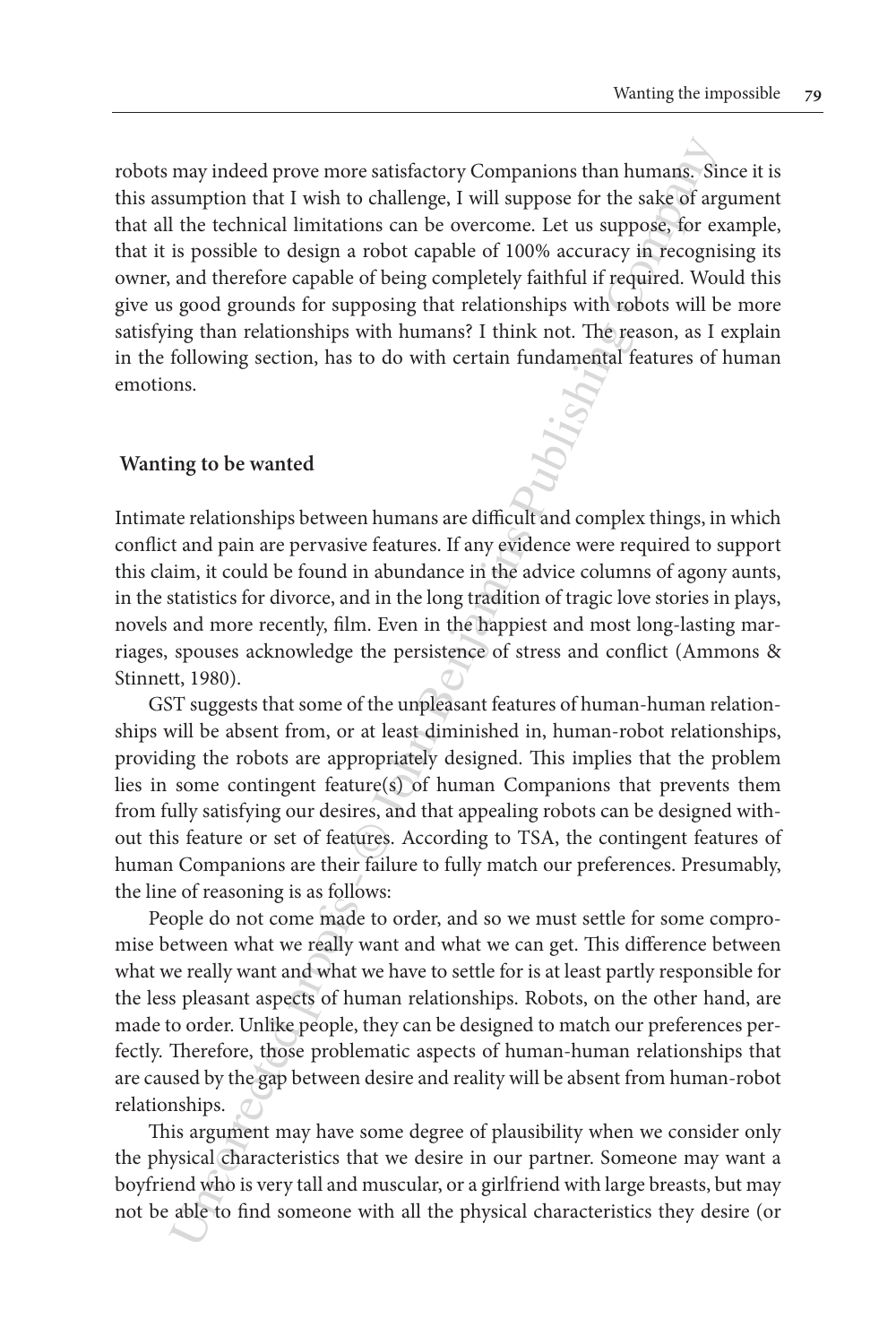they may find someone with these characteristics, but that person does not reciprocate the affection). In this case, it would presumably be easy to specify a robot partner with all the right proportions. However, the argument breaks down when we consider certain behavioral characteristics. For among the various desires that most people have regarding relationships are certain second-order desires (desires about desires), including the desire that one's partner has freely chosen to be one's partner, and has not been coerced into this decision.

With the kind of robots that Levy envisages – robots that are ordered from a factory, and purchased as consumer goods – it is clear that this desire, at least as stated above, cannot be fulfilled. These robots do not choose their owners, at least initially. Nevertheless, if the robot had the capacity to reject its owner, robots that did not exercise this capacity might be said to choose their owners in some ongoing sense, even if there was no choice initially. In the absence of an initial choice on the robot's part, therefore, the robot's capacity to reject its owner would be crucial for satisfying the owner's desire that he or she has been freely chosen (if the owner does have this desire).

Levy anticipates this idea when he states that an important part of loving relationships is "the possibility of failure or denial." Indeed. It does seem that the feeling of being loved romantically depends crucially on the belief that this love is not unconditional, i.e. that it is contingent on the way you behave, and might disappear. This may seem counter-intuitive; after all, people often *say* they want unconditional love from their partner, or say they love their partners unconditionally. Nevertheless, if one's partner really did love unconditionally, and would put up with any treatment, no matter how badly one behaved, I suspect that the charm would rapidly fade. This point is crucial to my argument in this paper, so let me elaborate on it.

ay find someone with these characteristics, but that person does no<br>the affection). In this case, it would presumably be easy to specify<br>with all the right proportions. However, the argument breaks down<br>sisted rectrain beh People often say they want their partners to be reliable, faithful, always there for them, never to leave them, and so on. But they want these qualities to be the fruit of an active and ongoing choice. The most effective way to signal that there is a real choice involved here is for the partner to drop hints that there is a genuine possibility that they could leave, if they ever wanted to. So, paradoxically, for people to feel secure that their partners freely choose to be with them, and not with anyone else, they must occasionally be made aware of the partner's freedom by occasional rejections (huffs, moods, and so on), and by the occasional sign that one's partner finds other people attractive too. It can be very painful when one's partner is grumpy, or seems attracted to someone else, but it is also strangely compelling. "Treat them mean to keep them keen", as the saying goes.

The paradoxical dynamics that this complex attitude can engender may play some role in explaining the mixed blessings of marriage. Traditionally, marriage represented the renunciation of any further choice. This promise has perhaps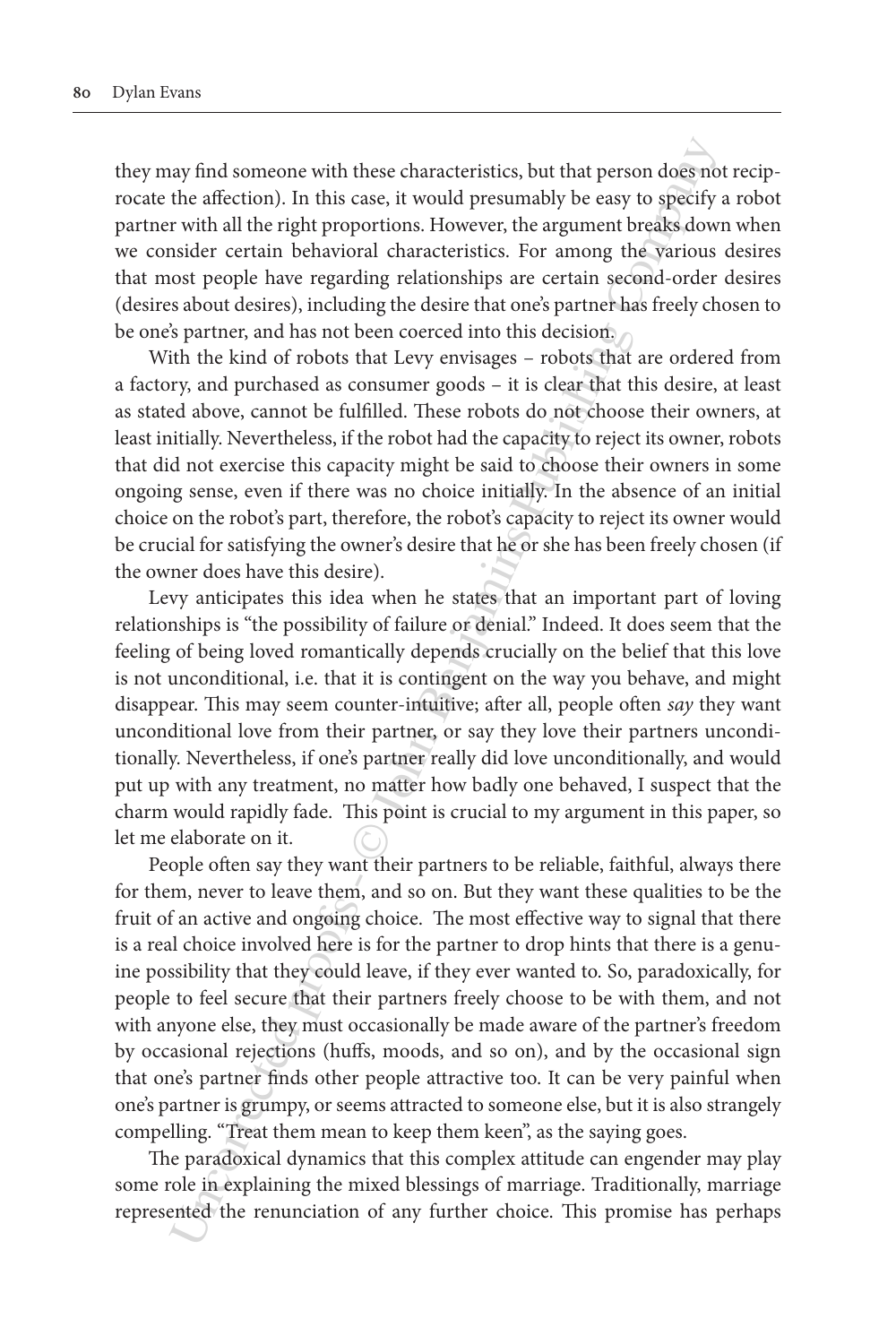onoured more in the breach than in the observance, but it appears<br>people continue to believe that their partner is more fully diheration<br>of choice signalled by marriage would only serve to analope mathes, the<br>of choice si been honoured more in the breach than in the observance, but it appears that many people continue to believe that their partner is more fully 'theirs' when married. If the desire for fidelity in one's partner were a simple matter, the renunciation of choice signalled by marriage would only serve to make people happier. If, however, the perverse dynamics of mate choice just described apply, marriage should be a more ambiguous benefit, for the gain in reliability would be partly offset by the reduction in the interest that such reliability brings. Which of these two alternatives is more in line with the facts? I know of no scientific research on this matter, but folk wisdom and popular culture provide some anecdotal support for the latter prediction. There is an old saying that "if love is a disease, then marriage is the cure".3 In the film *The Witches of Eastwick*, for example, the diabolic figure of Darryl Van Horne points to the same idea in more graphic terms when he exclaims: "Don't believe in marriage. Good for the man, bad for the woman. She dies. Then the man runs around complaining that he's fucking a dead woman, and he's the one who killed her!" It is an old story; a man finds a woman attractive because she is dynamic and independent, and works hard to win her affection. Eventually, he persuades her to marry him. Once they are married however, the dynamism and independence that he previously found attractive are now perceived also as a threat, and he does his best to domesticate her. If he succeeds, however, he complains that his wife is no longer so interesting. This effect is no doubt caused by a whole range of factors, from psychological factors such as habituation to biological mechanisms such as the Coolidge effect, but one of the ingredients in this heady mix is probably the sense that there is less chance that the person will leave, and therefore less to fight for.

While these considerations are certainly far from being decisive, they do lend some support to the intuition that the sense of being freely chosen by one's partner is an important determinant of the satisfaction that one derives from a relationship. Although people typically want commitment and fidelity from their partners, they want these things to be the fruit of an ongoing choice, rather than inflexible and unreflexive behavior patterns. An obvious objection to Levy's GST, then, is that robots will not be able to provide this crucial sense of ongoing choice, and that relationships with robots will therefore be less satisfactory than relationships with humans with respect to this feature. Let us call this "*the free-will objection*" (FWO).

**<sup>3.</sup>** I cannot find the original source of this saying. The earliest variant of it I can find is in the works of the Earl of Chesterfield: "Marriage is the cure of love, and friendship the cure of marriage." (Chesterfield, 2005: 361).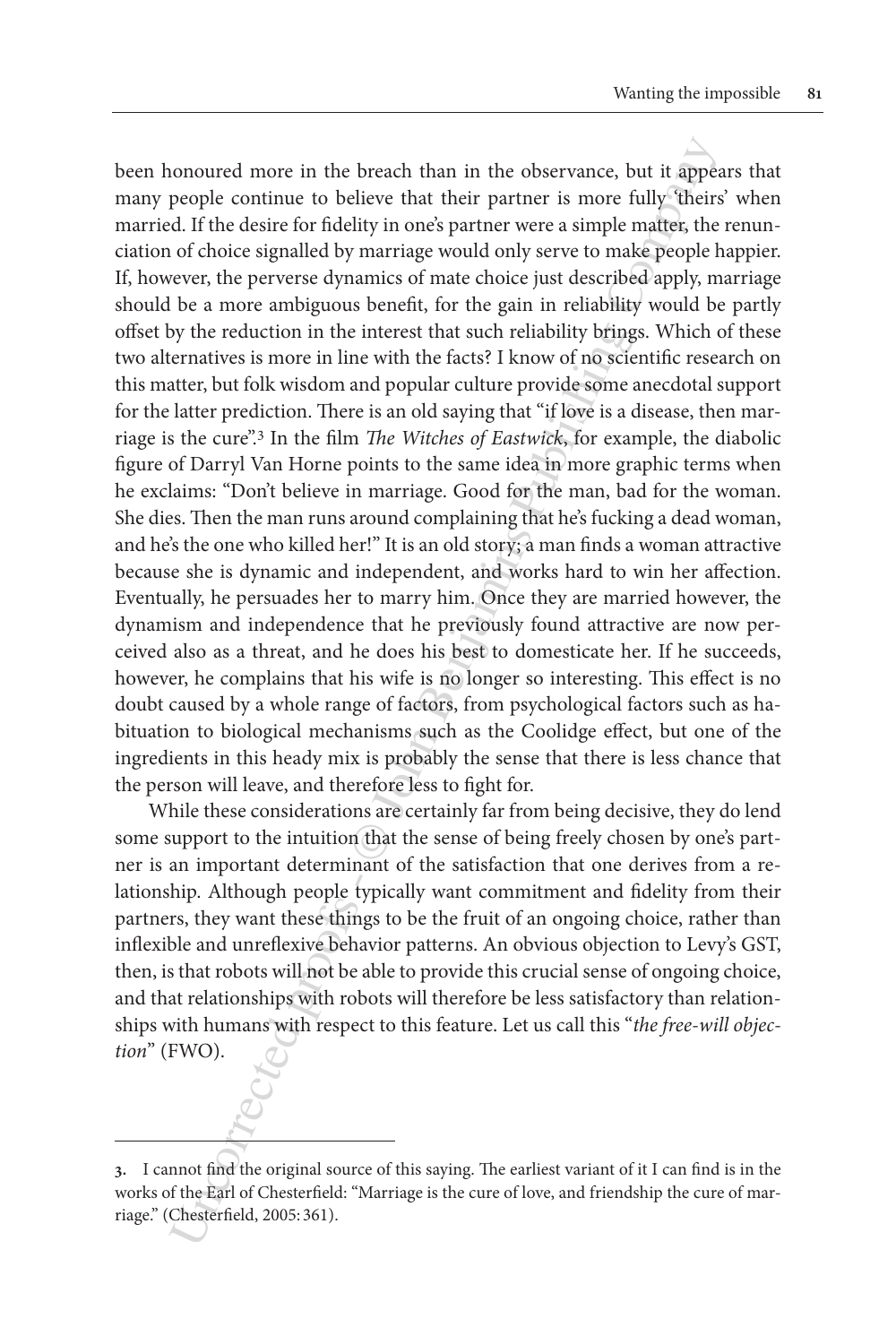### **A tale of two robots**

As already noted, Levy partly anticipates the free-will objection when he states that an important part of loving relationships is "the possibility of failure or denial". His response to FWO is that partner robots will need to be able to mimic human "capriciousness." However, this is too quick, and it begs a fundamental question – namely, how far should the mimicry go?

The various answers to this question may be classified in various ways. One way is to divide them into two groups, depending on whether or not the mimicry of capriciousness extends to the point at which the robot can reject its owner permanently. To make these two alternatives more vivid, picture them as two types of partner robot, the RELIABOT and the FREEBOT:

- 1. With the RELIABOT there is a point at which the mimicry of capriciousness stops; the robot might appear to reject you for a while, but it always relents in the end.
- 2. With the FREEBOT the mimicry of capriciousness is not bounded; there is always a chance that the robot might reject you permanently.

To see why Levy's proposed solution to FWO is inadequate, consider the following question: if you were going to buy a partner robot, which model would you choose – the RELIABOT or the FREEBOT?

of two robots<br>
andy noted, Levy partly anticipates the free-will objection.<br>
Senaral in important part of loving relationships is "the possibility of failures<br>
its response to FWO is that partner robots will need to be ab This dilemma has already been anticipated by connoisseurs of robot sexual fantasies. There is, for example, a website in which users can specify the characteristics of an imaginary fembot that they wish to order. After specifying the 'type of body' and the '*personality*' required, the user is asked to specify the 'control programming' desired by choosing from the following options (Anonymous, 2008):

- 1. Total Overriding ( Functions separate from main AI, will force robot to obey to the letter a command regardless of will of primary AI. Not recommended as will cause inefficiency in Unit.)
- 2. Integrated (Unit will have control programing integrated into primary AI. Unit will see it's sole purpose is to serve and please you.)
- 3. Subliminal (Unit will like you, but will not see it's sole purpose is to serve you, it will however obey any suggestion or command you give it, viewing it as "a good idea".)
- 4. None (No control program. WARNING: Not recommended. Androtech will not be held accountable for the outcome if this is selected

The choice here differs slightly from the choice I am considering under the RELI-ABOT versus FREEBOT headings, but it hints at a similar dilemma. The first three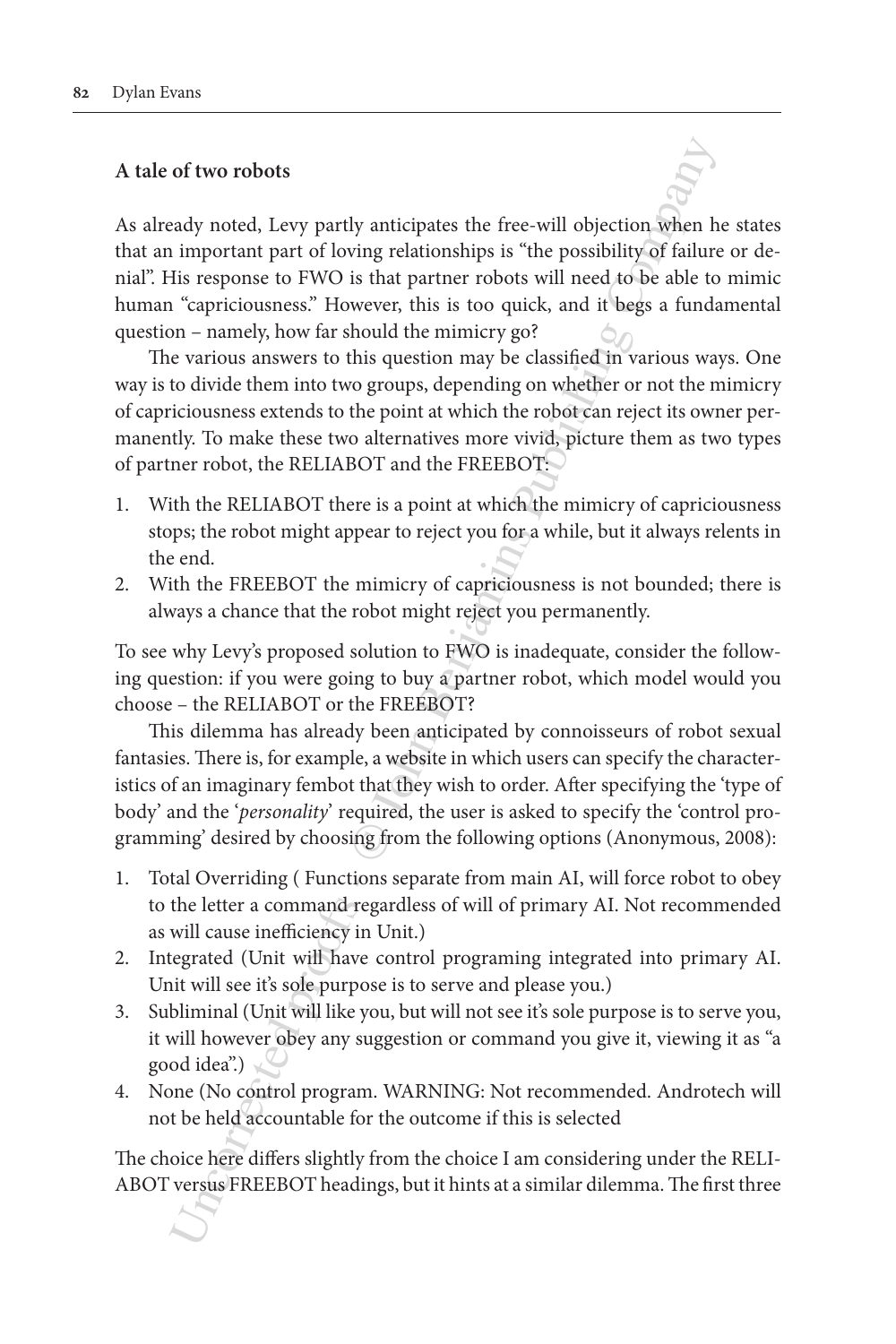options correspond (roughly) to types of RELIABOT, while the fourth option is a FREEBOT. Users of the website are in a similar position to that of the consumer who wishes to purchase one of Levy's imaginary partner robots – he or she must choose the level of capriciousness. And here lies the rub. For if we choose the RELIABOT, the considerations advanced in the last section of this paper suggest that we will soon tire of the robot, and come to take it for granted, since it will lose the frisson associated with the contingency of a human Companion. On the other hand, if we choose the FREEBOT we spend our money on an unreliable product. Indeed, the FREEBOT might be a difficult product to sell.

s correspond (roughly) to types of RELIABOT; while the fourth opitymic softs as the second few the mainlar position to that of the consideration of the the change one of Levy's imaginary partner rotots - The or she she to The question of whether the charms of a RELIABOT will rapidly fade is an empirical question, and in the absence of good data about relationships with such robots we can only speculate. Nevertheless, if the observations above about the tendency of people to tire of relationships with people who become too predictable are correct, it is plausible that the same will be true of relationships with robots. There is also the possibility that RELIABOTS could create favourable conditions for the emergence of cruelty. The urge to vent one's frustration on people and objects in the close vicinity is often curtailed by the thought that it may lead someone to retaliate, or (which may be worse) to cease interaction. If RELIABOTS are not allowed to retaliate (a capacity that would raise all sorts of ethical dilemmas that I will not discuss here), there will be no effective sanction open to them for punishing cruelty (since by definition they cannot make credible threats to walk away forever). This is not a positive incentive to cruelty, but the mere absence of a disincentive may be enough to foster cruelty. Again, whether it does in fact have this effect, and how frequently, is an empirical question, but it also has moral implications. For example, if the way that people with robot partners treat those partners influences the way they treat other people, then those with RELIABOT partners might tend to be more cruel (and, more generally, more instrumental) in their relationships with other people. It is easy to see how this might happen. First, some behavior that is unacceptable when directed at a human being might be considered more acceptable when directed at a robot. The similarity of humans and robots might then lead this behavior to become more common in humanhuman relationships. If so, then perhaps the rather unsettling cartoons by Itsuki Takashi involving "Amputee Robot Girl Bondage" are an ominous sign of things to come (Takashi, 1986).

If the RELIABOT has all these difficulties, then how does the FREEBOT alternative fare? The owner's knowledge that the FREEBOT might reject him or her permanently might reduce or eliminate the risks of boredom and cruelty just discussed, but it is not clear whether this advantage would be worth the price. Imagine if the FREEBOT came with the following warning label: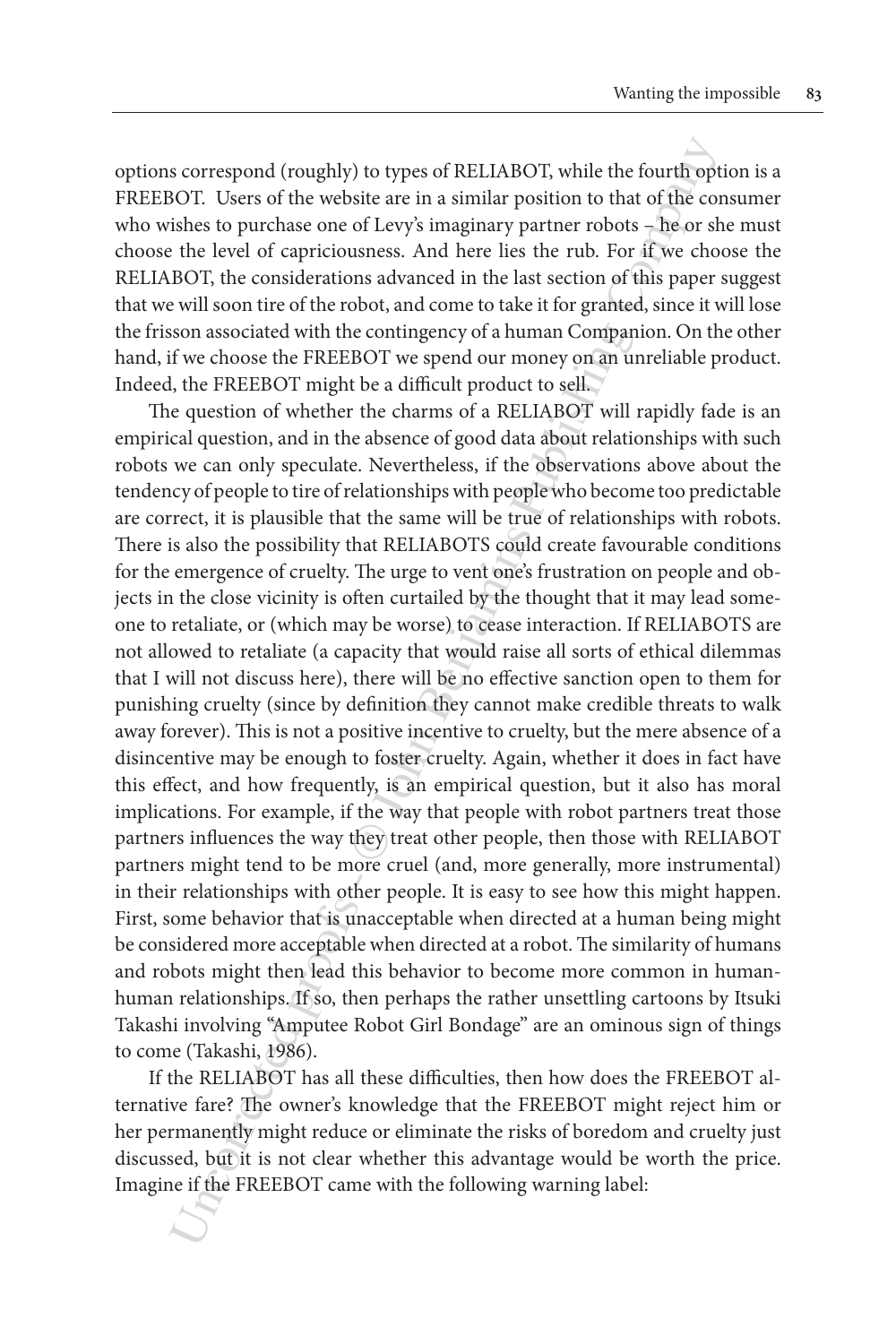Rossum's Universal Robots does not guarantee the ongoing compliance of this fembot with your wishes. Bad treatment may cause her to enter permanent nonresponsive mode. Resetting her after this will erase all memory of previous interactions.

Would you buy a product that carried such a label? Perhaps you would, if you valued the feeling of being actively chosen that the knowledge of your robot's capacity for permanent rejection might lead to. But consider the following scenario. You have invited a friend for dinner. The friend arrives at your flat and spots your fembot lying on the couch. "What's that?" he asks. "Oh, that's my fembot," you reply*.* "Why is she just sitting there?" asks your friend. "I treated her badly," you reply; "she's entered permanent nonresponsive mode now." Your friend pauses for moment, and then asks: "How much did you pay for her?" You look a bit sheepish. "About ten thousand bucks*,"* you murmur. Your friend raises his eyebrows. "Wow, that's a lot of money for a useless hunk of metal!" Once again, it is an empirical question as to how many people would buy a product for which the *lack* of a guarantee was supposed to be one its selling points, but my guess is that this would be a hard sell.

Manufacturers may be deterred from producing FREEBOTS for other reasons too. They may, for example, fear being sued on a variety of grounds. Let's say you get attached to your FREEBOT, but one day you lose your temper. As a result, the robot goes into permanent nonresponsive mode. You are afflicted by grief. Can you then sue the robot company for emotional distress?

Other possible disadvantages of FREEBOTS are that they may learn to use the threat of rejection to manipulate their owners. That is, they may come to use emotional blackmail in the same way that people often do.

Rossum's Universal Robots does not guarantee the ongoing compliancies<br>fembot with your wishes. Bad treatment may cause her to enter permane responsive mode. Resetting her after this will erase all memory<br>domestic modes. R From this brief (and admittedly speculative) discussion of the pitfalls of both FREEBOTS and RELIABOTS, it seems that FREEBOTS have many of the potential downsides of real human relationships, so may lose much of their potential advantage over human Companions, while RELIABOTS have fewer disadvantages, but thereby lose some of their attractiveness. The problem at the heart of this dilemma does not lie with any technical limitations of the robots themselves, just as it does not lie with some contingent feature of human partners. It lies with our very desires themselves. We want contradictory things: a romantic partner who is both free and who will never leave us. TSA is therefore not correct, for it implies that the reason why human-human relationships often fail to live up to our expectations is that the humans we encounter are so often flawed, when in fact a more fundamental reason is that our expectations themselves are inconsistent. It may be easy to avoid the uncomfortable realisation that our desires themselves are to blame for our frustration, and blame our partners, when we do not have a way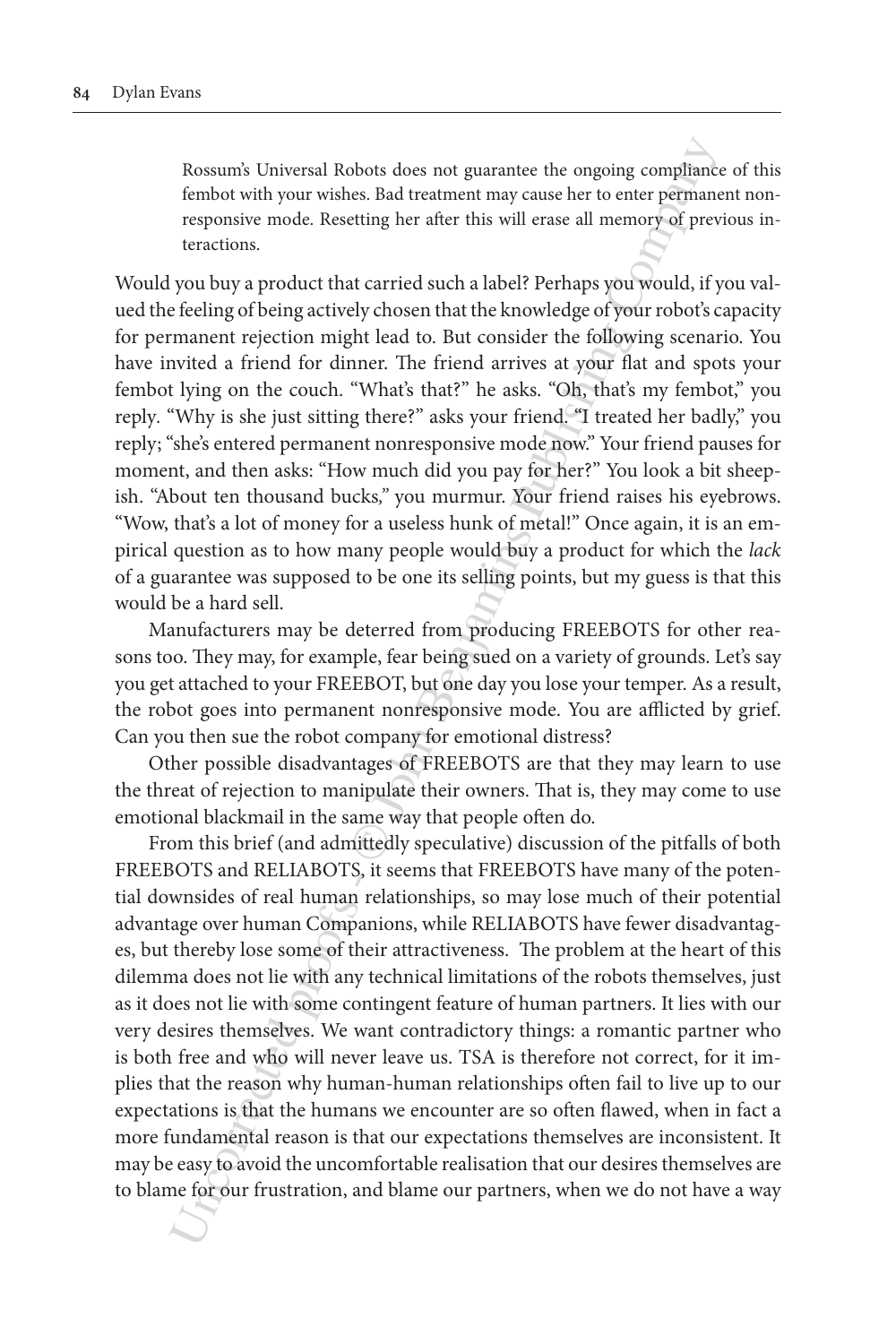of correcting the supposed flaws we find in our partners. But if robots of the kind that Levy imagines were available, and those who sought solace in robot partners were forced to make a deliberate choice between FREEBOTS and RELIABOTS, it might be harder for them to persist in the illusion, and they might be forced to accept that the source of their dissatisfaction lay partially inside them. Levy presents robot Companions as the best of both worlds. But in fact, they merely make the dilemma inherent in all relationships more visible.

#### **Love and/or sex**

ecting the supposed flaws we find in our partners. But if robots of thy imagines were available, and those who sought solace in robot py<br>croced to make a deliberate choice between FREFBOTS and RENA and Solar<br>beharder for t Levy's book is titled *Love and Sex with Robots*. This paper is primarily concerned with the former – that is, with ongoing human-robot relationships involving mutual affection and cohabitation. Sex may or may not be a part of this relationship. Sex with robots outside of such a relationship would be akin to one night stands between humans, or sex between human prostitutes and their (human) clients. *Prima facie*, a version of TSA in support of GST that was restricted to such sexual encounters (outside of long-term romantic relationships) might be more plausible than the version of TSA/GST advanced by Levy, since the purely physical aspects of such encounters may dominate, or completely replace any second-order desires. In other words, the claim that non-romantic sex ("just sex") with a robot may be more satisfying than non-romantic sex with a human might be more plausible than the claim that romantic relationships with robots may be more satisfying than romantic relationships with humans, given sufficiently advanced robots. TSA may be more applicable with this form of GST because, in this case, TSA can be restricted to purely physical features. To take the most extreme case, the client of a prostitute may have preferences about the prostitute's physical characteristics, but surely he does not have any desire that the prostitute freely chooses him.

Apparently, even this cannot be stated with confidence. There is some evidence that male use of prostitution depends in part on the client entertaining the belief (or fantasy) that that the prostitute has freely chosen to have sex with them (indeed, prostitutes try to mimic this) or at least that the prostitute has freely chosen her profession. When regular clients are forced to attend "re-education classes" that explain how pimps recruit, control, and exploit women and girls for profit, and learn about the links between local street prostitution and larger systems of human trafficking, these men tend to reduce their use of prostitutes (Shively et al., 2008). This suggests that many clients not only believe that prostitutes choose to have sex with them, but also want this to be the case. So it seems that even here, where it is plain to most people that the prostitute does not choose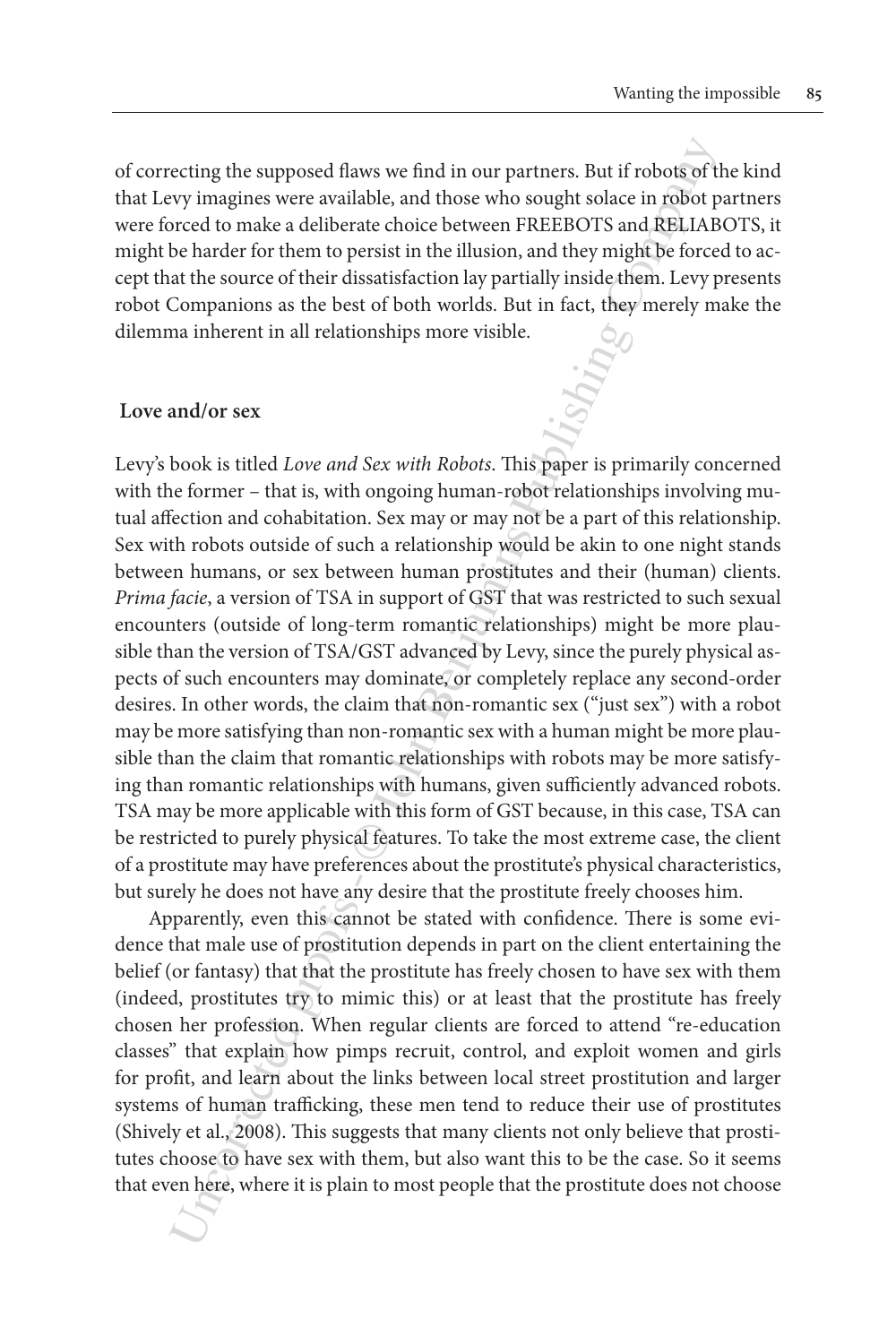her clients out of a desire to be with them, the clients prefer to fantasise that they have been chosen, and find that their enjoyment of sex with prostitutes diminishes if they cannot maintain this fantasy.

ents out of a desire to be with them, the clients prefer to fantasize the<br>en chosen, and find that their enjoyment of sex with prosifities<br>they cannot maintain this fantasy. The mean of sextival beyond the interval book is It is hard to say how this observation bears on the '*just sex*' form of GST. It could point either way. On the one hand, it might suggest that the objection to TSA outlined above would apply equally here, since people's enjoyment of sex, like their enjoyment of romance, involves second-order desires as well as firstorder desires. On the other hand, it might suggest that it is remarkably easy for people to fool themselves into thinking that they have been freely chosen by their partner when in fact it should be clear that the partner has had very little, if any, choice in the matter. If this is true, then perhaps the dilemma outlined earlier is vastly overstated, and people will be very satisfied with RELIABOTS after all, since they will easily fool themselves into thinking that RELIABOTS have freely chosen to be with their owners. In this way, people really would get the best of both worlds – romantic partners who (appear to) freely choose them, and yet will never leave. People would gain this delight, of course, only at the price of deluding themselves.

#### **Conclusion**

The 'greater satisfaction thesis' (GST) states that romantic relationships with robot Companions might be more satisfying than relationships with humans. One argument that has been advanced in support of GST by David Levy is that people will be able to specify the features of robot Companions precisely in accordance with their wishes (which I call the "total specification argument", or TSA). In this paper, I have argued that TSA is wrong, because it breaks down when we consider certain behavioral characteristics that we desire in our partners. We typically want our partners to choose us freely and therefore to be capable of rejecting us permanently. I call this the "free will objection" (FWO) to TSA.

FWO is not decisive against TSA – it suggests difficulties with it, no more. Ultimately, GST is an empirical hypothesis which may become more or less likely as robots become more advanced, and we gather more evidence about humanrobot relationships.

Even if my argument against FWO turns out to be right, this would not show that GST is wrong. It would merely demolish one particular argument for GST. TSA could be wrong, and GST might still be correct. In particular, the version of TSA advanced by David Levy is intertwined with a series of other assumptions about the social context of partner robots (they are made in a factory according to specifications provided by the user; they are consumer products designed to serve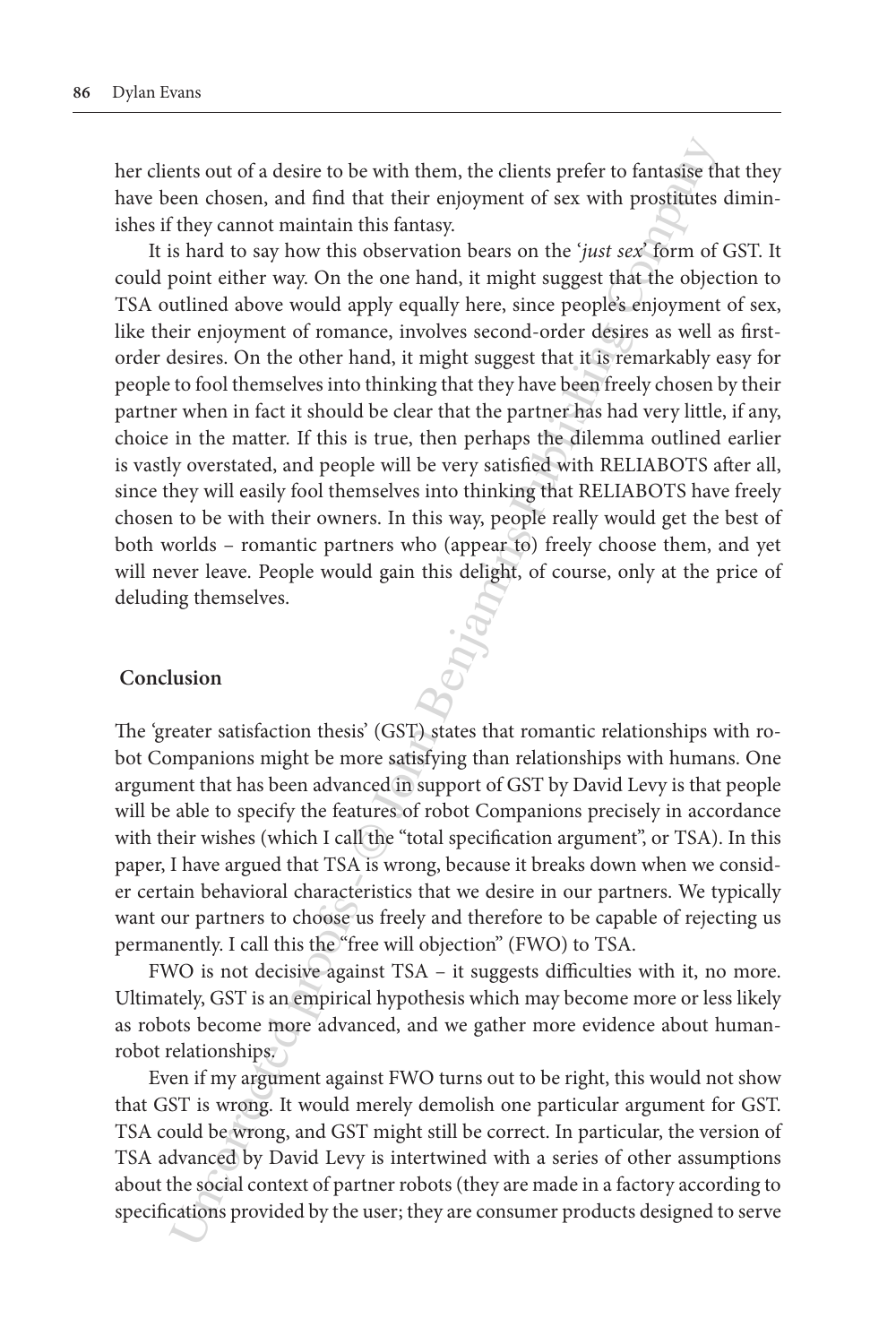the needs and wishes of humans; and are private property). In a different social context, TSA might not even apply. For example, if robots made copies of themselves, for their own purposes, and were not the property of anyone, and were sufficiently advanced, they might enter into relationships with humans of their own free will. For all we know, it might well be the case that many humans would find relationships with these robots more satisfying than relationships with other people. However, this is not the kind of situation envisaged by Levy.

This consideration suggests that predictions about human-robot relationships always need to be considered as more-or-less complete scenarios, in which a whole set of hypotheses is advanced jointly. These hypotheses always include auxiliary assumptions about the social and legal status of the robots in question, assumptions about the level of technological advancement, and other matters. The plausibility of any prediction about human-robot relationships can only be assessed in the context of the general scenario within which it is advanced. This suggests that the scholarly and academic treatments of this subject (such as Levy's) have much in common with fictional treatments (such as those of Philip K. Dick and Isaac Asimov). Indeed, the fictional treatments may often be superior, since they often take more care to make their assumptions about the social context explicit, and take more care to make the story internally consistent, and externally consistent with what we know about human nature

ncorrected proofs - C John